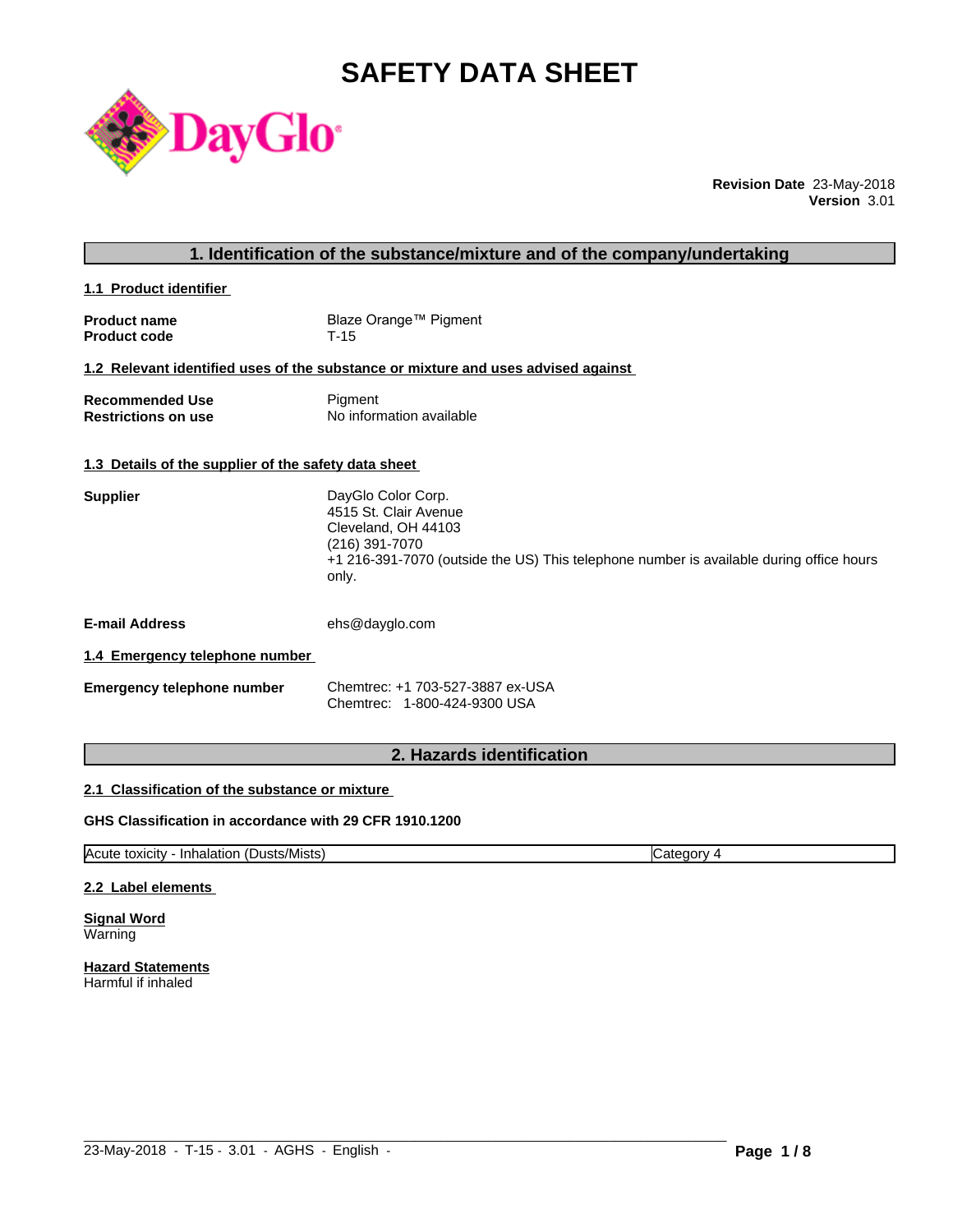

**Precautionary Statements - Prevention** Avoid breathing dust/fume/gas/mist/vapors/spray Use only outdoors or in a well-ventilated area

#### **Precautionary Statements - Response**

IF INHALED: Remove person to fresh air and keep comfortable for breathing Call a POISON CENTER or doctor if you feel unwell

#### **2.3. Other Hazards Hazards not otherwise classified (HNOC)** Not Applicable

**2.4 Other information** 

Not Applicable

**Unknown Acute Toxicity** <1% of the mixture consists of ingredient(s) of unknown toxicity

# **3. Composition/Information on Ingredients**

#### **Substance Mixture**

| Chemical<br>l Name                                                                              | CAS No.             | Mainht <sub>-</sub> % |
|-------------------------------------------------------------------------------------------------|---------------------|-----------------------|
| 4.4<br>: Red<br><b>Doole</b><br>. ۱. ب<br>sasiv<br>.                                            | -30-<br>3068-<br>ັບ |                       |
| tannes ahert e ze hladdiw naad sa t<br>: nercentage (concentration) of composition<br>∣h≙ ≙¥a∩t |                     |                       |

The exact percentage (concentration) of composition has been withheld as a trade secret.

# **4. First aid measures**

#### **4.1 Description of first-aid measures**

| <b>General advice</b>                                                          | No information available.                                                                                                                                                                                               |  |
|--------------------------------------------------------------------------------|-------------------------------------------------------------------------------------------------------------------------------------------------------------------------------------------------------------------------|--|
| Eye contact                                                                    | Immediately flush with plenty of water. After initial flushing, remove any contact lenses and<br>continue flushing for at least 15 minutes. Keep eye wide open while rinsing. If symptoms<br>persist, call a physician. |  |
| <b>Skin contact</b>                                                            | Immediate medical attention is not required. Wash off with soap and water.                                                                                                                                              |  |
| <b>Inhalation</b>                                                              | Immediate medical attention is not required. Move to fresh air.                                                                                                                                                         |  |
| <b>Ingestion</b>                                                               | Do NOT induce vomiting. Drink plenty of water. Consult a physician.                                                                                                                                                     |  |
| 4.2 Most important symptoms and effects, both acute and delayed                |                                                                                                                                                                                                                         |  |
| <b>Symptoms</b>                                                                | See Section 2.2, Label Elements and/or Section 11, Toxicological effects.                                                                                                                                               |  |
| 4.3 Indication of any immediate medical attention and special treatment needed |                                                                                                                                                                                                                         |  |
| Notes to physician                                                             | Treat symptomatically.                                                                                                                                                                                                  |  |

 $\_$  ,  $\_$  ,  $\_$  ,  $\_$  ,  $\_$  ,  $\_$  ,  $\_$  ,  $\_$  ,  $\_$  ,  $\_$  ,  $\_$  ,  $\_$  ,  $\_$  ,  $\_$  ,  $\_$  ,  $\_$  ,  $\_$  ,  $\_$  ,  $\_$  ,  $\_$  ,  $\_$  ,  $\_$  ,  $\_$  ,  $\_$  ,  $\_$  ,  $\_$  ,  $\_$  ,  $\_$  ,  $\_$  ,  $\_$  ,  $\_$  ,  $\_$  ,  $\_$  ,  $\_$  ,  $\_$  ,  $\_$  ,  $\_$  ,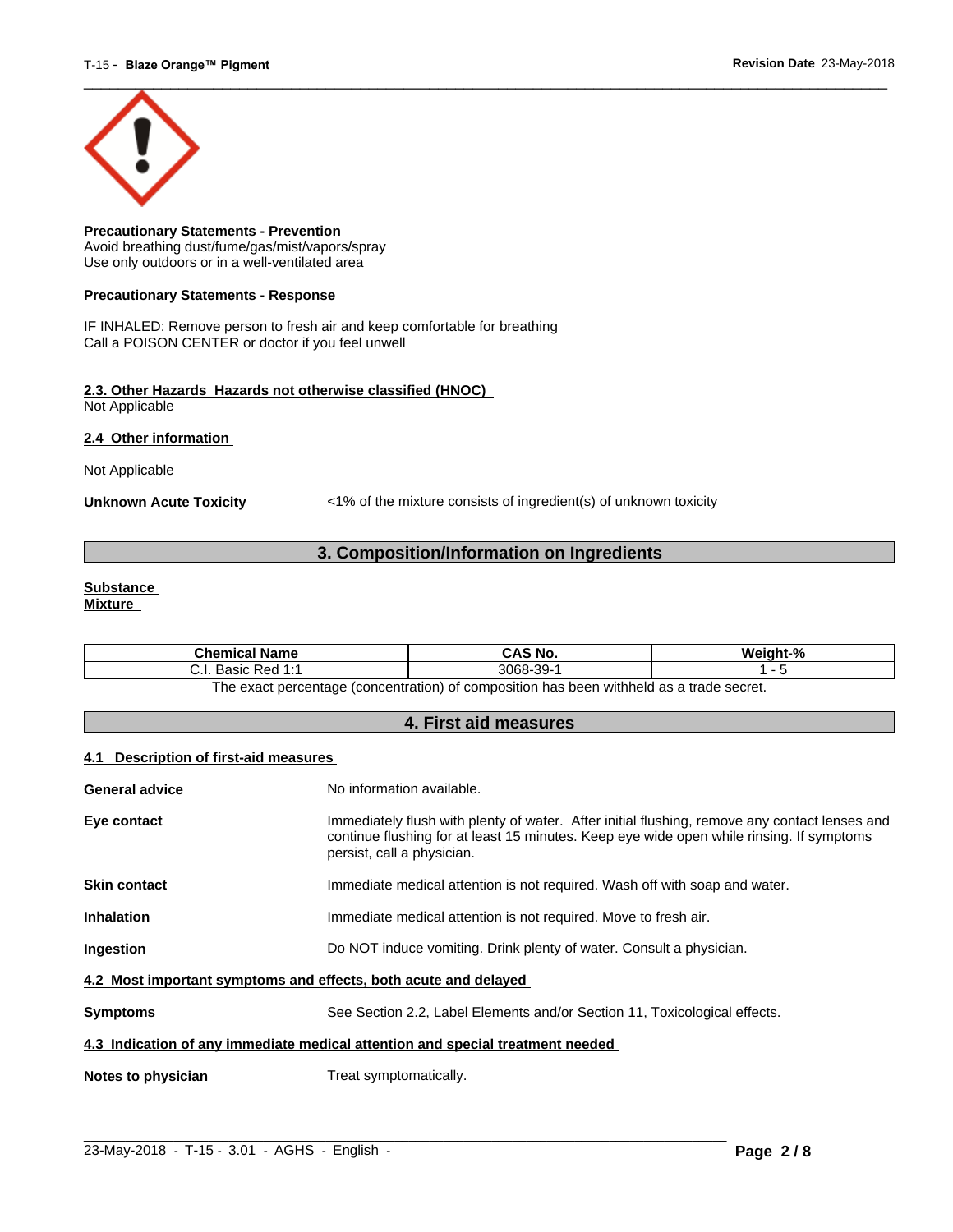# **5. Fire-Fighting Measures**

 $\overline{\phantom{a}}$  ,  $\overline{\phantom{a}}$  ,  $\overline{\phantom{a}}$  ,  $\overline{\phantom{a}}$  ,  $\overline{\phantom{a}}$  ,  $\overline{\phantom{a}}$  ,  $\overline{\phantom{a}}$  ,  $\overline{\phantom{a}}$  ,  $\overline{\phantom{a}}$  ,  $\overline{\phantom{a}}$  ,  $\overline{\phantom{a}}$  ,  $\overline{\phantom{a}}$  ,  $\overline{\phantom{a}}$  ,  $\overline{\phantom{a}}$  ,  $\overline{\phantom{a}}$  ,  $\overline{\phantom{a}}$ 

#### **5.1 Extinguishing media**

#### **Suitable extinguishing media**

Use extinguishing measures that are appropriate to local circumstances and the surrounding environment.

**Unsuitable Extinguishing Media** None.

#### **5.2 Special hazards arising from the substance or mixture**

#### **Special Hazard**

None known based on information supplied.

**Hazardous Combustion Products** Carbon oxides. Nitrogen oxides (NOx). Oxides of sulfur.

#### **Explosion Data**

**Sensitivity to Mechanical Impact** None.

**Sensitivity to Static Discharge** Fine dust dispersed in air, in sufficient concentrations, and in the presence of an ignition source is a potential dust explosion hazard.

#### **5.3 Advice for firefighters**

As in any fire, wear self-contained breathing apparatus pressure-demand, MSHA/NIOSH (approved or equivalent) and full protective gear.

# **6. Accidental Release Measures**

#### **6.1 Personal precautions, protective equipment and emergency procedures**

Ensure adequate ventilation, especially in confined areas. Use personal protective equipment.

#### **6.2 Environmental precautions**

Dust deposits should not be allowed to accumulate on surfaces as these may form an explosive mixture if they are released into the atmosphere in sufficient concentration. Avoid dispersal of dust in the air (i.e., cleaning dusty surfaces with compressed air). Nonsparking tools should be used. Prevent product from entering drains.

#### **6.3 Methods and materials for containment and cleaning up**

| <b>Methods for Containment</b> | Prevent dust cloud. Cover powder spill with plastic sheet or tarp to minimize spreading.                                                                                                                                                                                                                                                                                                |
|--------------------------------|-----------------------------------------------------------------------------------------------------------------------------------------------------------------------------------------------------------------------------------------------------------------------------------------------------------------------------------------------------------------------------------------|
| Methods for cleaning up        | Avoid dust formation. Take precautionary measures against static discharges. Do not dry<br>sweep dust. Wet dust with water before sweeping or use a vacuum to collect dust. Use<br>personal protective equipment. Take up mechanically and collect in suitable container for<br>disposal. Prevent product from entering drains. Keep in suitable and closed containers for<br>disposal. |

### **7. Handling and storage**

#### **7.1 Precautions for safe handling**

| Advice on safe handling                                          | Avoid dust formation. Take precautionary measures against static discharges. Fine dust<br>dispersed in air may ignite. Wear personal protective equipment. |  |
|------------------------------------------------------------------|------------------------------------------------------------------------------------------------------------------------------------------------------------|--|
| <b>Hygiene measures</b>                                          | Handle in accordance with good industrial hygiene and safety practice.                                                                                     |  |
| 7.2 Conditions for safe storage, including any incompatibilities |                                                                                                                                                            |  |
| <b>Storage Conditions</b>                                        | Keep tightly closed in a dry and cool place.                                                                                                               |  |
| <b>Materials to Avoid</b>                                        | No materials to be especially mentioned.                                                                                                                   |  |

 $\_$  ,  $\_$  ,  $\_$  ,  $\_$  ,  $\_$  ,  $\_$  ,  $\_$  ,  $\_$  ,  $\_$  ,  $\_$  ,  $\_$  ,  $\_$  ,  $\_$  ,  $\_$  ,  $\_$  ,  $\_$  ,  $\_$  ,  $\_$  ,  $\_$  ,  $\_$  ,  $\_$  ,  $\_$  ,  $\_$  ,  $\_$  ,  $\_$  ,  $\_$  ,  $\_$  ,  $\_$  ,  $\_$  ,  $\_$  ,  $\_$  ,  $\_$  ,  $\_$  ,  $\_$  ,  $\_$  ,  $\_$  ,  $\_$  ,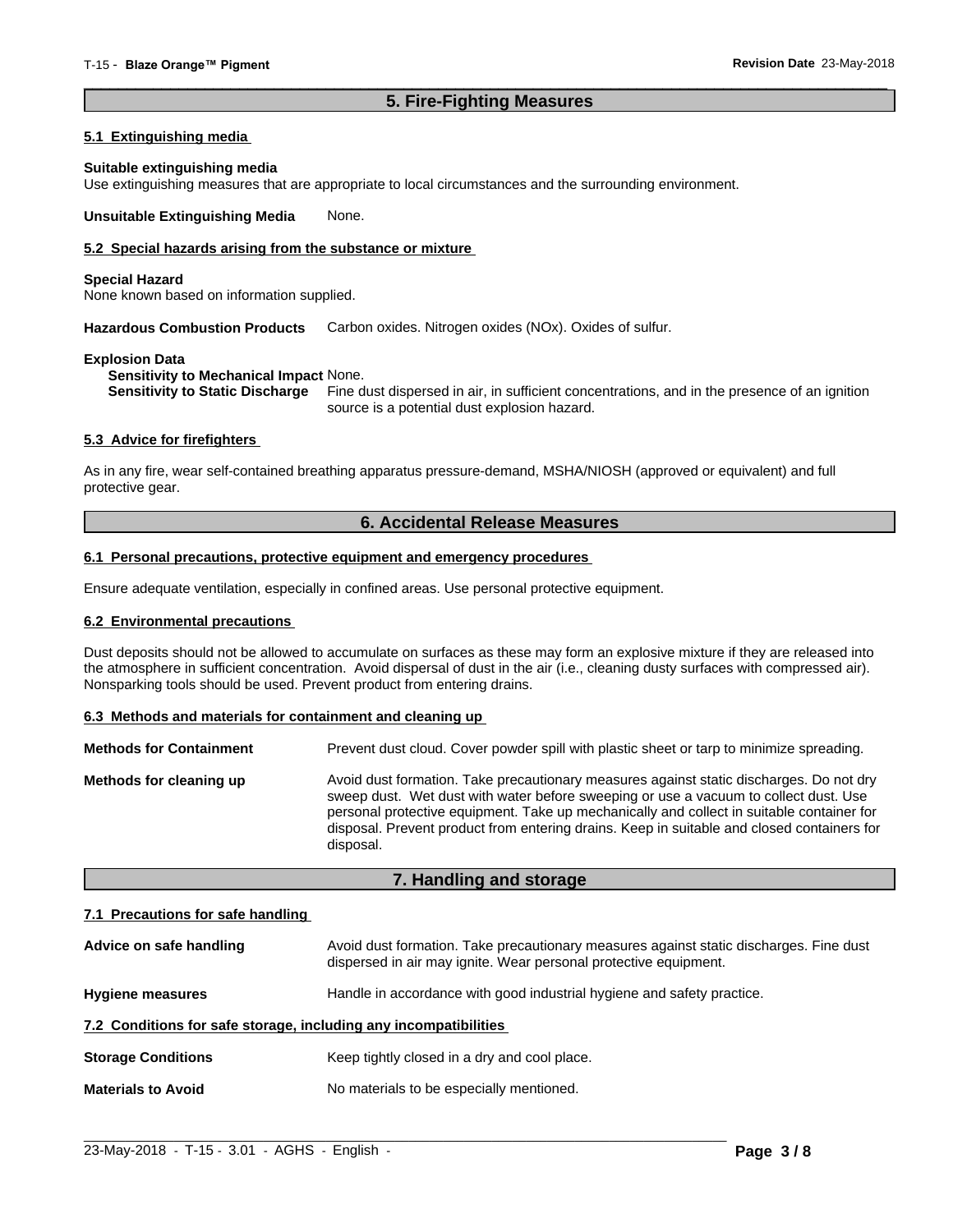# **8. Exposure controls/personal protection**

 $\overline{\phantom{a}}$  ,  $\overline{\phantom{a}}$  ,  $\overline{\phantom{a}}$  ,  $\overline{\phantom{a}}$  ,  $\overline{\phantom{a}}$  ,  $\overline{\phantom{a}}$  ,  $\overline{\phantom{a}}$  ,  $\overline{\phantom{a}}$  ,  $\overline{\phantom{a}}$  ,  $\overline{\phantom{a}}$  ,  $\overline{\phantom{a}}$  ,  $\overline{\phantom{a}}$  ,  $\overline{\phantom{a}}$  ,  $\overline{\phantom{a}}$  ,  $\overline{\phantom{a}}$  ,  $\overline{\phantom{a}}$ 

# **8.1 Exposure Guidelines**

### **8.2 Appropriate engineering controls**

| <b>Engineering Measures</b>   | <b>Showers</b><br>Eyewash stations<br>Ventilation systems.                                                     |  |
|-------------------------------|----------------------------------------------------------------------------------------------------------------|--|
|                               | 8.3 Individual protection measures, such as personal protective equipment                                      |  |
| <b>Eve/Face Protection</b>    | Safety glasses with side-shields.                                                                              |  |
| Skin and body protection      | Wear chemical resistant footwear and clothing such as gloves, an apron or a whole body<br>suit as appropriate. |  |
| <b>Respiratory protection</b> | . NIOSH/MSHA approved respiratory protection should be worn if exposure is anticipated.                        |  |
| <b>Hygiene measures</b>       | See section 7 for more information                                                                             |  |

# **9. Physical and chemical properties**

# **9.1 Information on basic physical and chemical properties**

| Powder<br>Appearance                                 | Color                                 |                          |
|------------------------------------------------------|---------------------------------------|--------------------------|
|                                                      |                                       | Orange                   |
| Odor<br>Pungent                                      | <b>Odor Threshold</b>                 | No information available |
| Values<br><b>Property</b>                            | Remarks • Methods                     |                          |
| Not Applicable<br>рH                                 |                                       |                          |
| <b>Melting/freezing point</b>                        | No information available              |                          |
| <b>Boiling point/boiling range</b><br>Not applicable | No information available              |                          |
| <b>Flash Point</b><br>Not Applicable                 | No information available              |                          |
| Not Applicable<br><b>Evaporation rate</b>            | No information available              |                          |
| Flammability (solid, gas)                            | No information available              |                          |
| <b>Flammability Limits in Air</b>                    |                                       |                          |
| upper flammability limit                             | No information available              |                          |
| lower flammability limit                             | No information available              |                          |
| Vapor pressure                                       |                                       |                          |
| Vapor density                                        | No information available              |                          |
| 1.37<br><b>Specific Gravity</b>                      |                                       |                          |
| <b>Water solubility</b><br>Insoluble in water        |                                       |                          |
| Solubility in other solvents                         | No information available              |                          |
| <b>Partition coefficient</b>                         | No information available              |                          |
| <b>Autoignition temperature</b>                      | No information available              |                          |
| <b>Decomposition temperature</b>                     | No information available              |                          |
| <b>Viscosity, kinematic</b>                          | No information available              |                          |
| Viscosity, dynamic                                   | No information available              |                          |
| <b>Explosive properties</b>                          | Fine dust dispersed in air may ignite |                          |
| <b>Oxidizing Properties</b>                          | No information available              |                          |
| 9.2 Other information                                |                                       |                          |
| Volatile organic compounds (VOC)<br>None<br>content  |                                       |                          |

# **10. Stability and Reactivity**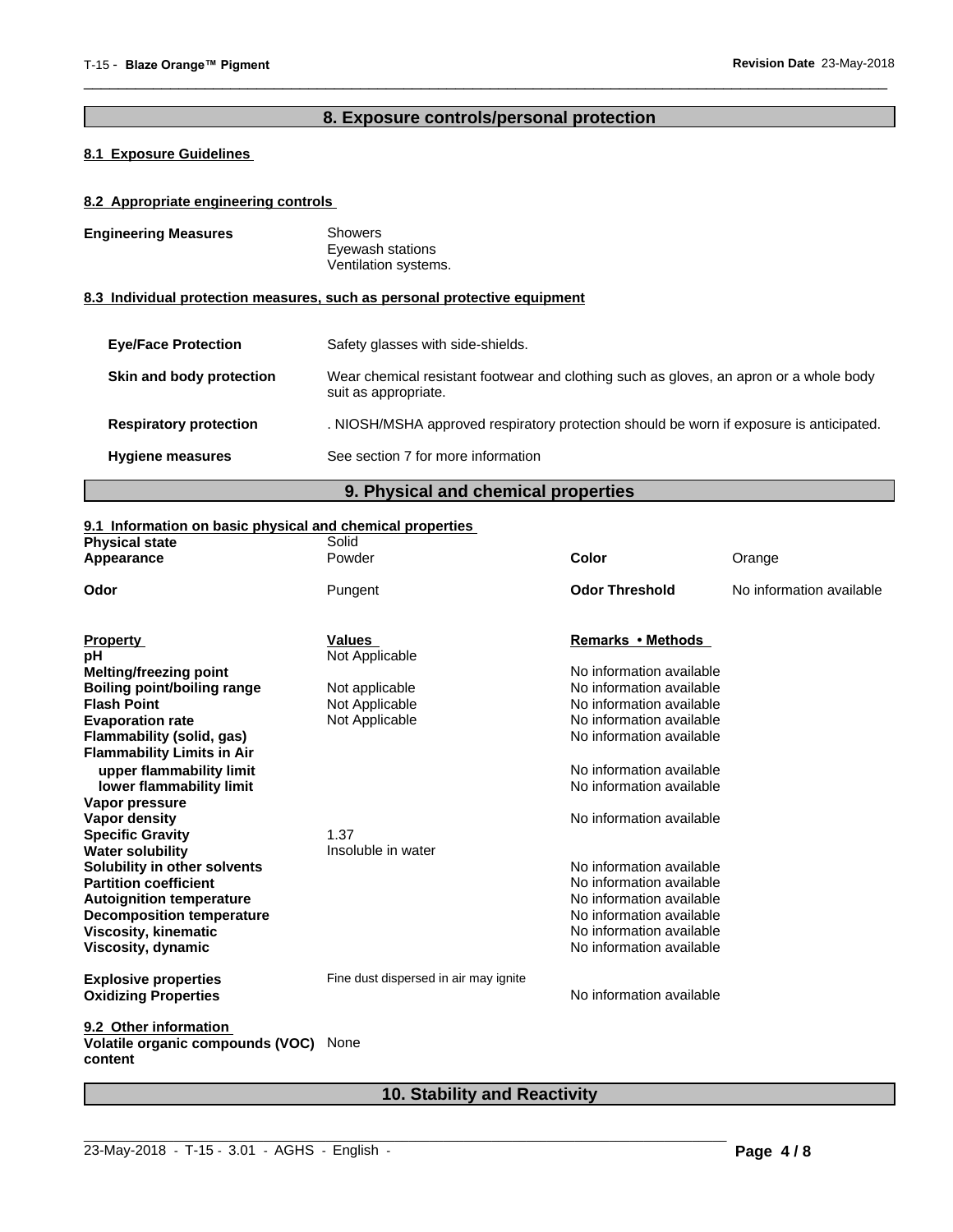#### **10.1 Reactivity**

No dangerous reaction known under conditions of normal use

### **10.2 Chemical stability**

Stable

.

#### **10.3 Possibility of hazardous reactions**

None under normal processing.

#### **10.4 Conditions to Avoid**

Dust formation. Take precautionary measures against static discharges.

#### **10.5 Incompatible Materials**

None known based on information supplied.

#### **10.6 Hazardous Decomposition Products**

None known based on information supplied.

# **11. Toxicological information**

 $\overline{\phantom{a}}$  ,  $\overline{\phantom{a}}$  ,  $\overline{\phantom{a}}$  ,  $\overline{\phantom{a}}$  ,  $\overline{\phantom{a}}$  ,  $\overline{\phantom{a}}$  ,  $\overline{\phantom{a}}$  ,  $\overline{\phantom{a}}$  ,  $\overline{\phantom{a}}$  ,  $\overline{\phantom{a}}$  ,  $\overline{\phantom{a}}$  ,  $\overline{\phantom{a}}$  ,  $\overline{\phantom{a}}$  ,  $\overline{\phantom{a}}$  ,  $\overline{\phantom{a}}$  ,  $\overline{\phantom{a}}$ 

#### **11.1 Acute toxicity**

#### **Numerical measures of toxicity: Product Information**

| LD50 Oral:  | <b>LD50 Dermal:</b> |
|-------------|---------------------|
| 16,000      | 23,000              |
| mg/kg (rat) | mg/kg (rat)         |

#### **The following values are calculated based on chapter 3.1 of the GHS document**

**Unknown Acute Toxicity** <1% of the mixture consists of ingredient(s) of unknown toxicity

**Oral LD50** 44,455.00 mg/kg **LC50 (Dust/Mist)** 4.93 mg/l

#### **Numerical measures of toxicity: Component Information**

| <b>Chemical Name</b>                                                                | LD50 Oral        | <b>LD50 Dermal</b>     | <b>LC50 Inhalation</b>   |
|-------------------------------------------------------------------------------------|------------------|------------------------|--------------------------|
| $\sim$<br>$Dod$ 4.4<br><b>Dooin</b><br><b>D</b> asic<br>$\mathsf{r}$ Req.i.<br>υ.ι. | Rat<br>449 mg/kg | ) mg/kg (Rat)<br>2,500 | 0.05<br>(4 hour)<br>ma/l |
| $3068 - 39 - 7$                                                                     |                  |                        |                          |

 $\_$  ,  $\_$  ,  $\_$  ,  $\_$  ,  $\_$  ,  $\_$  ,  $\_$  ,  $\_$  ,  $\_$  ,  $\_$  ,  $\_$  ,  $\_$  ,  $\_$  ,  $\_$  ,  $\_$  ,  $\_$  ,  $\_$  ,  $\_$  ,  $\_$  ,  $\_$  ,  $\_$  ,  $\_$  ,  $\_$  ,  $\_$  ,  $\_$  ,  $\_$  ,  $\_$  ,  $\_$  ,  $\_$  ,  $\_$  ,  $\_$  ,  $\_$  ,  $\_$  ,  $\_$  ,  $\_$  ,  $\_$  ,  $\_$  ,

#### **11.2 Information on toxicologicaleffects**

#### **Skin corrosion/irritation**

Product Information • May cause irritation Component Information • No information available

#### **Serious eye damage/eye irritation**

Product Information

• May cause irritation

Component Information

• No information available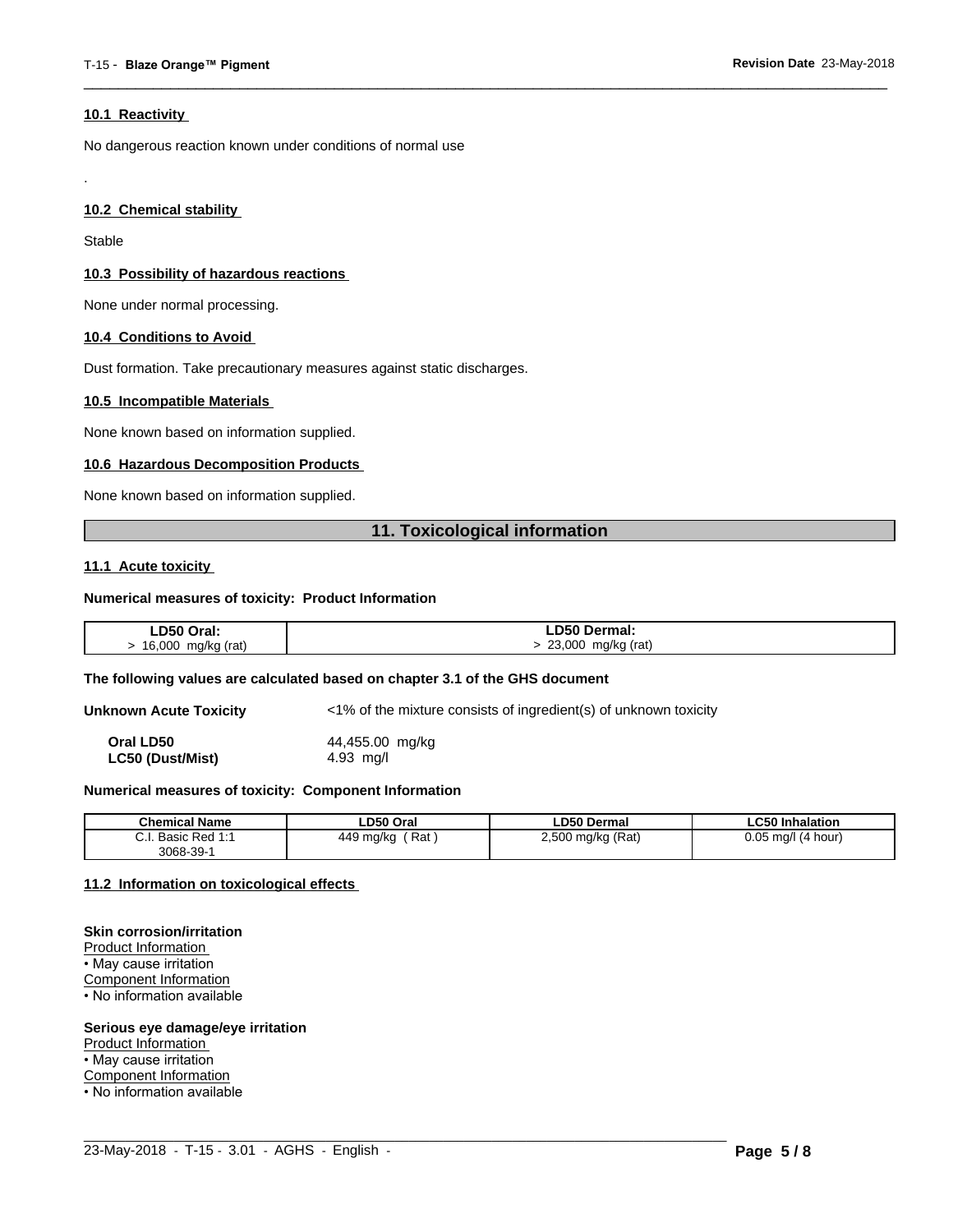#### **Respiratory or skin sensitization**

Product Information  $\overline{\cdot}$  May be harmful if inhaled Component Information • No information available

# **Germ cell mutagenicity**

Product Information • No information available Component Information • No information available

# **Carcinogenicity**

Product Information

• This product contains <0.1% free formaldehyde and may be capable of outgassing formaldehyde at levels in excess of OSHA's Action Level under some conditions of use. Formaldehyde is a known cancer hazard. Long term exposure may result in dermatitis or respiratory sensitization for sensitive individuals.Component Information

 $\overline{\phantom{a}}$  ,  $\overline{\phantom{a}}$  ,  $\overline{\phantom{a}}$  ,  $\overline{\phantom{a}}$  ,  $\overline{\phantom{a}}$  ,  $\overline{\phantom{a}}$  ,  $\overline{\phantom{a}}$  ,  $\overline{\phantom{a}}$  ,  $\overline{\phantom{a}}$  ,  $\overline{\phantom{a}}$  ,  $\overline{\phantom{a}}$  ,  $\overline{\phantom{a}}$  ,  $\overline{\phantom{a}}$  ,  $\overline{\phantom{a}}$  ,  $\overline{\phantom{a}}$  ,  $\overline{\phantom{a}}$ 

• No information available

#### **Reproductive toxicity**

Product Information • No information available

Component Information

• No information available

# **STOT - single exposure**

No information available

#### **STOT - repeated exposure**

• No known effect

#### **Other adverse effects**

Product Information • No information available Component Information • No information available

# **Aspiration hazard**

Product Information • No information available

Component Information

• No information available

# **12. Ecological information**

#### **12.1 Toxicity**

**Ecotoxicity No information available** 

 $<$  1 % of the mixture consists of components(s) of unknown hazards to the aquatic environment

#### **Ecotoxicity effects**

#### **12.2 Persistence and degradability**

No information available.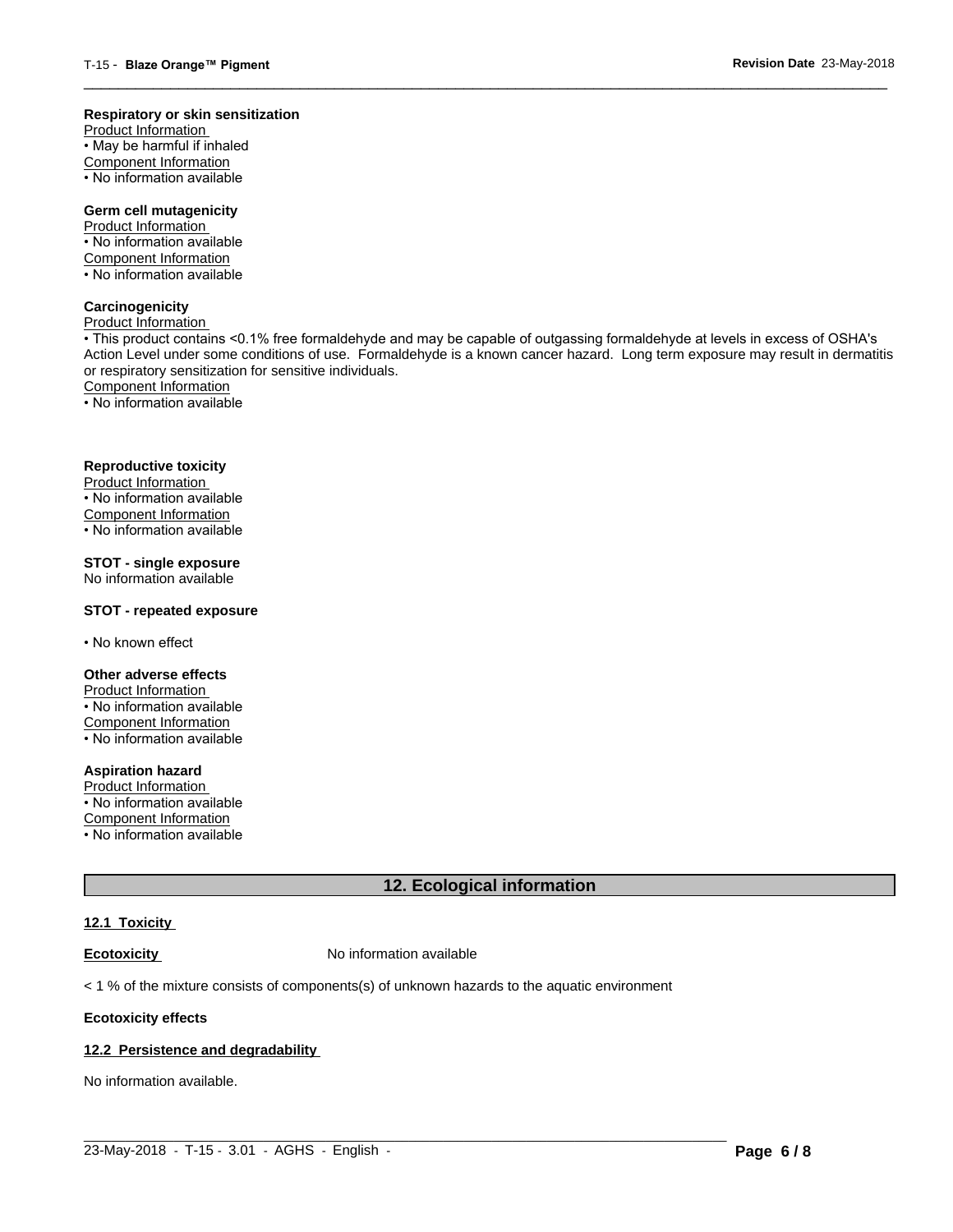#### **12.3 Bioaccumulative potential**

Discharge into the environment must be avoided

#### **12.4 Mobility in soil**

No information available.

#### **12.5 Other adverse effects**

No information available

# **13. Disposal Considerations**

 $\overline{\phantom{a}}$  ,  $\overline{\phantom{a}}$  ,  $\overline{\phantom{a}}$  ,  $\overline{\phantom{a}}$  ,  $\overline{\phantom{a}}$  ,  $\overline{\phantom{a}}$  ,  $\overline{\phantom{a}}$  ,  $\overline{\phantom{a}}$  ,  $\overline{\phantom{a}}$  ,  $\overline{\phantom{a}}$  ,  $\overline{\phantom{a}}$  ,  $\overline{\phantom{a}}$  ,  $\overline{\phantom{a}}$  ,  $\overline{\phantom{a}}$  ,  $\overline{\phantom{a}}$  ,  $\overline{\phantom{a}}$ 

#### **13.1 Waste treatment methods**

Dispose of in accordance with federal, state, and local regulations.

# **14. Transport Information**

| <u>DOT</u>  | Not regulated |
|-------------|---------------|
| <b>MEX</b>  | Not regulated |
| <b>IMDG</b> | Not regulated |
| <b>IATA</b> | Not regulated |

| 15. Regulatory information     |          |  |
|--------------------------------|----------|--|
| 15.1 International Inventories |          |  |
| <b>TSCA</b>                    | Complies |  |
| <b>DSL</b>                     | Complies |  |
| <b>EINECS/ELINCS</b>           | Complies |  |
| <b>ENCS</b>                    | -        |  |
| <b>IECSC</b>                   | Complies |  |
| <b>KECL</b>                    | Complies |  |
| <b>PICCS</b>                   | Complies |  |
| <b>AICS</b>                    | Complies |  |
| <b>NZIoC</b>                   | ۰        |  |

 **TSCA** - United States Toxic Substances Control Act Section 8(b) Inventory

 **DSL** - Canadian Domestic Substances List

 **EINECS/ELINCS** - European Inventory of Existing Chemical Substances/European List of Notified Chemical Substances

 **PICCS** - Philippines Inventory of Chemicals and Chemical Substances

 **ENCS** - Japan Existing and New Chemical Substances

 **IECSC** - China Inventory of Existing Chemical Substances

 **KECL** - Korean Existing and Evaluated Chemical Substances

 **PICCS** - Philippines Inventory of Chemicals and Chemical Substances

 **AICS** - Australian Inventory of Chemical Substances

 **NZIoC** - New Zealand Inventory of Chemicals

# **15.2 U.S. Federal Regulations**

# **SARA 313**

Section 313 of Title III of the Superfund Amendments and Reauthorization Act of 1986 (SARA). This product does not contain any chemicals which are subject to the reporting requirements of the Act and Title 40 of the Code of Federal Regulations, Part 372

 $\_$  ,  $\_$  ,  $\_$  ,  $\_$  ,  $\_$  ,  $\_$  ,  $\_$  ,  $\_$  ,  $\_$  ,  $\_$  ,  $\_$  ,  $\_$  ,  $\_$  ,  $\_$  ,  $\_$  ,  $\_$  ,  $\_$  ,  $\_$  ,  $\_$  ,  $\_$  ,  $\_$  ,  $\_$  ,  $\_$  ,  $\_$  ,  $\_$  ,  $\_$  ,  $\_$  ,  $\_$  ,  $\_$  ,  $\_$  ,  $\_$  ,  $\_$  ,  $\_$  ,  $\_$  ,  $\_$  ,  $\_$  ,  $\_$  ,